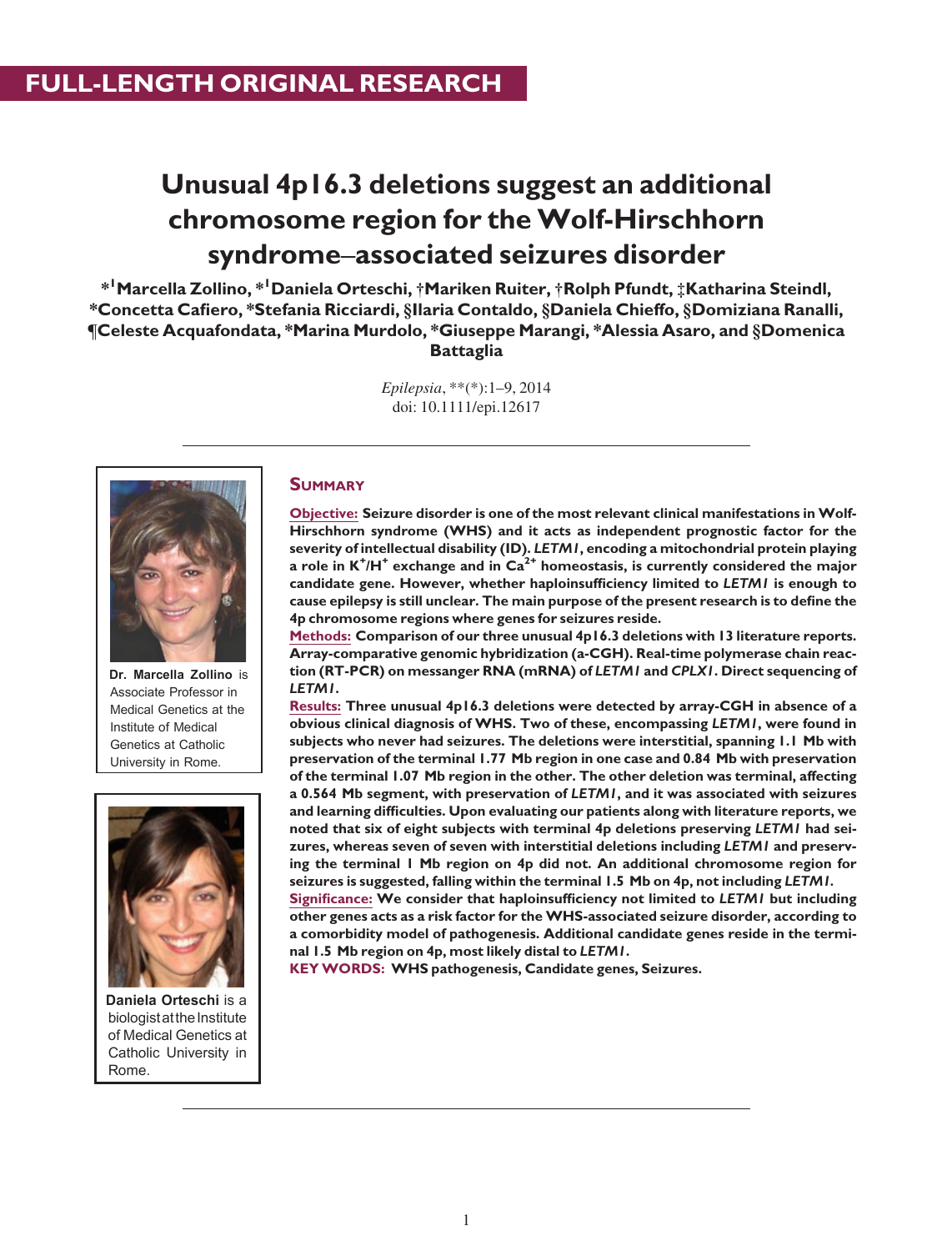## M. Zollino et al.

Wolf-Hirschhorn syndrome (WHS, OMIM 194190) (OMIM: Online Mendelian Inheritance in Man, http:// omim.org/) is a contiguous gene deletion disorder caused by partial deletion of the short arm of one chromosome 4. Several literature reports point to a great variability of the WHS phenotype, depending mostly on the variability of the underlying genomic defect. $1-3$  However, there is a consensus in considering the core phenotype as defined by the association of severe growth delay, including both short stature and low body weight with thin habitus, intellectual disability (ID), distinctive facial appearance (featuring the well-known Greek warrior helmet profile), and seizures (or electroencephalography [EEG] anomalies). All these signs map within the terminal 1.9 Mb region on 4p16.3, where the critical region, Wolf-Hirschhorn Syndrome Candidate Region 2 (WHSCR-2), was described. $4$  Typical WHS is a contiguous gene deletion disorder, since haploinsufficiency of many genes among those included in the critically deleted region was inferred to cause the core phenotype.<sup>2,3</sup> WHSC1 is an excellent candidate gene for both facial characteristics and growth delay. LETM1 is currently considered the major gene for seizures. It encodes a protein for the inner mitochondrial membrane, playing a role in mitochondrial  $K^+/H^+$  (KHE) and  $Ca^{2+}/H^+$  exchange, in maintaining the mitochondrial membrane potential, and in the export of proteins involved in the assembly of respiratory complexes.5–<sup>8</sup> Supporting this pathogenic link, mitochondria are currently considered to play an important role in the pathogenesis of seizures.<sup>9</sup> However, the unique role of LETM1 in causing epilepsy appears to be questionable.2,10,11

We report on three unusual deletions on 4p16.3 that are not productive of a full WHS phenotype. WHSCR-2 (LETM1 included) was haploinsufficient in two subjects who never had seizures, whereas it was preserved, with preservation of LETM1 as well, in two siblings, in their father, and in their paternal grandmother, who all had seizures. Our observations, supported by literature data, allowed us to suggest a comorbidity model of pathogenesis for the WHS-associated seizure disorder, and to define an additional chromosome region where new candidate genes likely reside. To allow proper genetic diagnosis and a geno-

Wiley Periodicals, Inc. © 2014 International League Against Epilepsy mic-based antiepileptic surveillance, WHS is also discussed at a nosologic level. This latter point is presented as a useful tool for transferring into clinical practice the fine molecular data provided by the currently available techniques for deep genotyping.

## **METHODS**

## Subjects

## Subject 1

This is a 9-year-old Dutch boy who was born at term by cesarean section because of fetal distress after uneventful pregnancy. Birth weight was 2,940 g (5th percentile). Length and head circumference were not referred. Poor sucking and slight hypotonia were observed at birth. He sat unsupported at 12 months and walked independently at 19 months. Language was delayed, still limited to single words and short sentences that were ill-articulated. A moderate degree of ID of about 50 was diagnosed by formal IQ evaluation. Attention deficit/hyperactivity disorder (ADHD) was diagnosed at age 6 years, and the patient was in special education. He never had seizures and his EEG was normal. The boy was not yet toilet-trained and his motor development lag behind with stiff movements and frequent falls. He had outbursts of laughter and a tendency to overeat.

On physical examination, he appeared as a restless boy with little contact with the observer, nonfluent movements of hands, and hand-flapping. At age 6 years and 2 months, his height was 116 cm (20th percentile) and occipitofrontal circumference 48 cm (<2nd percentile). Facial characteristics were only partially consistent with WHS, including upslanting palpebral fissures, slightly protruding eyes, mild ptosis, arched eyebrows, high nasal bridge, and slightly dysplastic and protruding ears. Flat mid-face and microretrognathia were also noted (Fig. 1). The extremities showed joint hyperlaxity, long fingers with clinodactylous fifth fingers, flat feet with clinodactyly of toes 4 and 5, as well as a broad hallux and short distal phalanges, bilaterally. Major malformations were not detected. At last examination, at age 9 years, seizures are still absent and EEG is normal.

## Subject 2

A 4-year-old boy, born at term with birth weight of 2,600 g (3rd percentile), length 46 cm (3rd percentile), and head circumference 32 cm (2nd percentile), was referred to us because of hypotonia and mild ID. He sat unsupported at 8 months and walked independently at 24 months. Language was delayed, limited to about 20 words, but comprehension was good, and interaction with the environment was excellent. He never had seizures, and EEG was repeatedly normal. At age 3 years, weight was 10 kg  $(-3.5 \text{ stan-})$ 

Accepted March 3, 2014.

<sup>\*</sup>Institute of Medical Genetics, Catholic University, University Hospital A. Gemelli, Roma, Italy; †Department of Human Genetics, Radboud University Nijmegen Medical Centre, Nijmegen, The Netherlands; ‡Institute of Medical Genetics, University of Zurich, Zurich, Switzerland; §Department of Pediatric Neurology, Catholic University, University Hospital A. Gemelli, Roma, Italy; and ¶Institute Santa Caterina, Francavilla (Chieti), Italy<br><sup>1</sup>These authors contributed equally to this work.

Address correspondence to Marcella Zollino, Istituto di Genetica Medica, Universita Cattolica Sacro Cuore, Policlinico A. Gemelli, Largo F. Vito,

<sup>1 00168</sup> Roma, Italy. E-mail: mzollino@rm.unicatt.it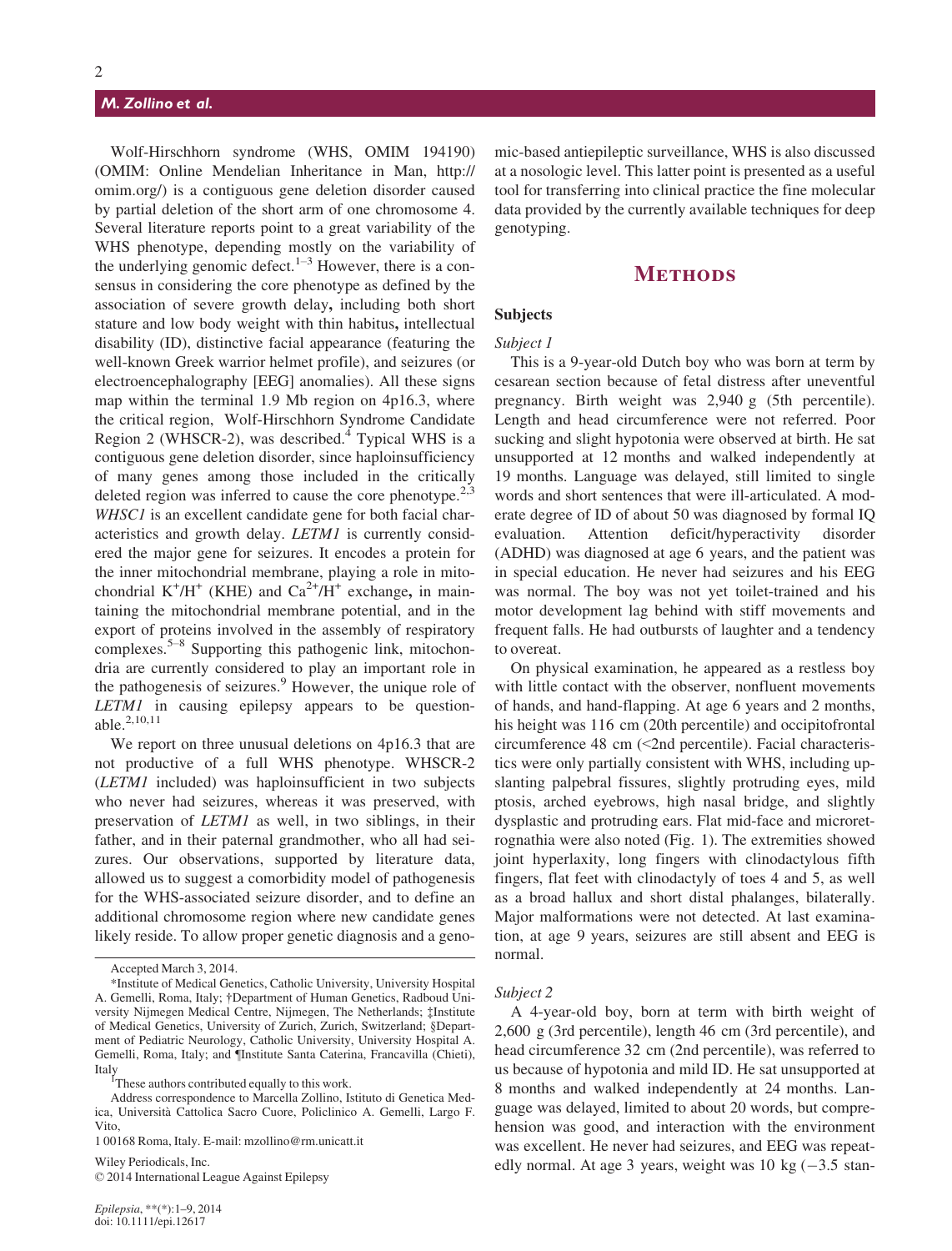## Wolf-Hirschhorn Syndrome, Seizures



## Figure 1.

Chromosome mapping of selected 4p deletions, including present cases, with respect to Wolf-Hirschhorn syndrome critical region-2 (WHSCR-2). Clinical pictures of subject 4 and her father and of subjects 2 and 1 are shown on the top. Dark bar on the bottom shows the here-suggested chromosome region for the full WHS phenotype. Gray-shaded area highlights the deletions involving LETM1. The associated clinical signs are summarized in Table 1. Epilepsia © ILAE

> Epilepsia, \*\*(\*):1–9, 2014 doi: 10.1111/epi.12617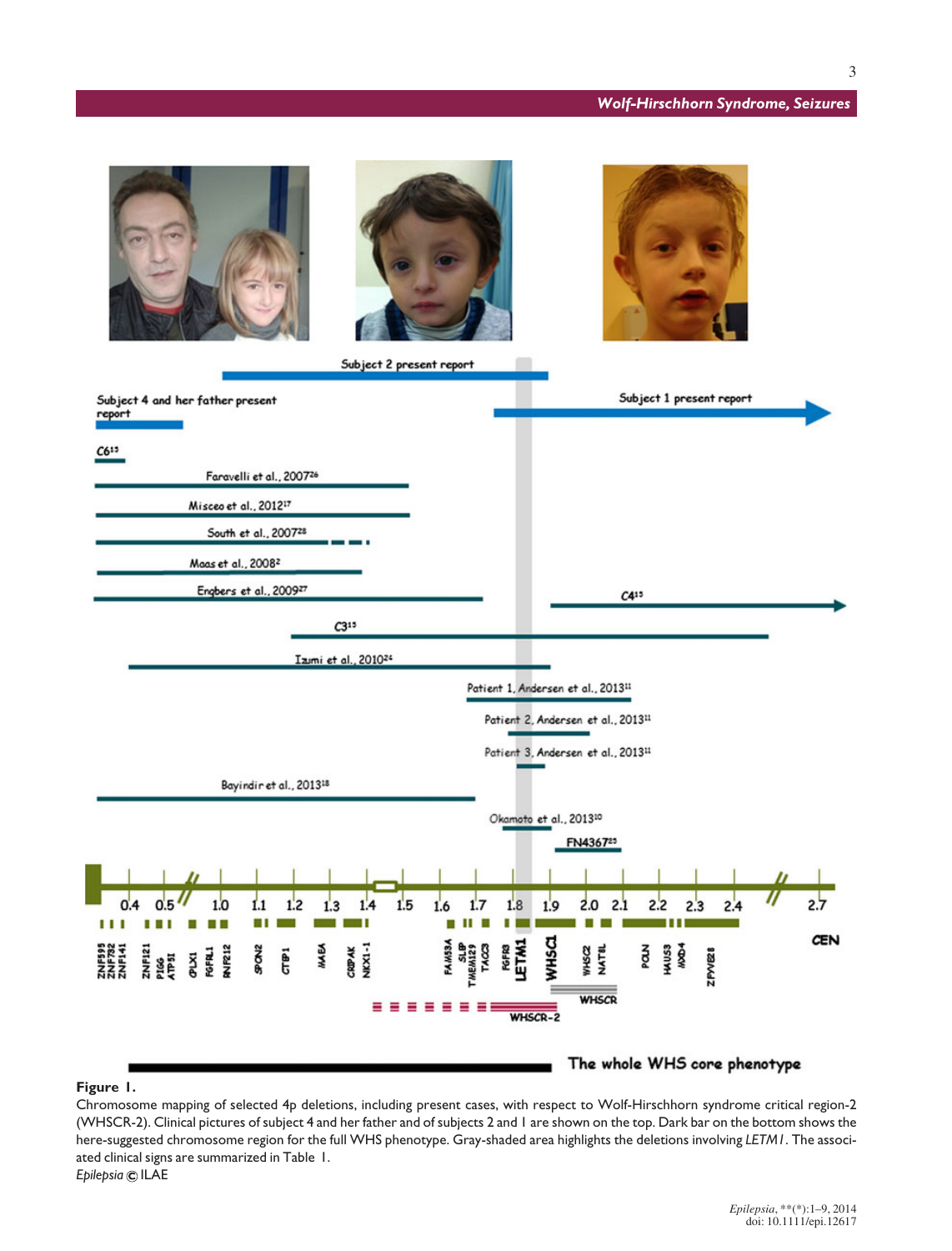## M. Zollino et al.

dard deviation [SD]), height was  $81 \text{ cm}$  (-4.5 SD), and head circumference was  $45.6$  cm  $(-4 \text{ SD})$ . He presented with facial characteristics partially mimicking the WHS features, including triangular face, frontal bossing, large eyes, beaked nose with high nasal bridge, downturned mouth, and large ears (Fig. 1). He had clinodactylous third and fourth toes on the right. His behavior was friendly and eye contact was excellent. Brain magnetic resonance imaging (MRI) and results of cardiac and kidney ultrasound examination were normal. At age 4 years EEG was normal, and the patient never experienced seizures.

#### Subjects 3 and 4

Subjects 3 and 4 are brother (3) and sister (4), aged 14 and 6 years, respectively, who were referred because of seizures and learning difficulties. Height, weight, and head circumference measurements had all been around the 50th centile since birth. They had no hypotonia. Facial characteristics were unremarkable (Fig. 1; photos of subject 3 are not available). Motor development was normal in the boy, whereas it was slightly delayed in the girl. The epileptic disorder consisted, in the boy, of complex febrile seizures in the first year of life and generalized febrile seizures at age 8 years. EEG examination showed a normal background activity and slow-waves with superimposed spike discharges on anterior cortical regions during wake and sleep. The girl had daily atypical absence seizures with oral automatisms and eyelid myoclonus since 6 years of age. The interictal EEG was characterized by normal background activity and rhythmic 3 Hz slow-waves with superimposed spikes discharges on anterior and posterior regions. The ictal EEG was characterized by irregular, generalized at 2.5–3 Hz spike-wave discharge with asynchronous onset, clinically associated with loss of contact and eyelid myoclonus or oral automatism. Both children underwent molecular testing for mutation in SCN1A gene, with normal results. Of note, the father had febrile seizures and learning difficulties as a child, although he is currently healthy and a skilled worker. He underwent phenotypic evaluation once he was diagnosed to carry the same 4p deletion of his children. Large eyes, arched eyebrows, and high nasal bridge were noted. The paternal grandmother of subjects 3 and 4 underwent the first clinical survey at the age of 63 years, at our suggestion. Biometric parameters were normal. Facial characteristics were on average unremarkable, and limited to high nasal bridge, large and protruding eyes, and down-slanting palpebral fissures. Although specific tests were not carried out, her intellectual performance appeared to be within lower limits. She attended a public school until the age of 11 years. Moreover, she can read and write, and was able to take care of her family. She had a single prolonged generalized tonic–clonic seizure episode with fever at age 2 years. She denied permission to publish clinical pictures.

## **Genetics**

Genetic investigations included array–comparative genomic hybridization (array-CGH), locus-specific fluorescence in situ hybridization (FISH) analysis, real-time polymerase chain reaction (real time-PCR) on messenger RNA (mRNA), and direct gene sequencing.

#### Array-CGH

Array-CGH was performed on genomic DNA from uncultured peripheral blood cells at an average resolution of 35 kb (244K kit; Agilent Technologies, Santa Clara, CA, U.S.A.), following the manufacturer's instructions. Probe alignments were referred to NCBI 37 (NCBI: National Center for Biotechnology Information, http://www.ncbi.nlm. nih.gov/), UCSC (UCSC: University of California, Santa Cruz, http://genome.ucsc.edu/) hg19 build.

#### Locus-specific FISH experiments

FISH were carried out on metaphase chromosomes according to standardized procedures on both parents in each occasion, with the purpose to look for the presence of 4p deletion as in their child or for balanced chromosome rearrangements. Molecular probes were selected on the basis of individual extent of the 4p deletion.

#### Real-time PCR

Real-time PCR was performed to measure levels of LETM1 and CPLX1 mRNA extracted from peripheral blood cells by TaqMan Gene Expression Assay (Hs00360061\_m1 LETM1, Hs00362510\_m1 CPLX1 from Life Technologies, Carlsbad, CA, U.S.A.). Experimental data were obtained with the SDS v.2.2.2 Software (Applied Biosystems Carlsbad, CA, U.S.A.) and the comparative threshold cycle  $(C_t)$ method (with the calculation of the  $2^{-\Delta\Delta C_T}$ ) was used for subsequent analysis, comparing LETM1 and CPLX1 versus glyceraldehyde-3-phosphate dehydrogenase (GAPDH, Hs99999905\_m1; Applied Biosystems). Real-time PCR reactions of each sample were performed in triplicate, and experiments were repeated three times.

#### Direct gene sequencing

Sanger sequencing of coding regions of LETM1 (exons and intron–exon boundaries) was performed on samples from subjects 3 and 4, their father, and their paternal grandmother. Primer sequences are available on request.

## **RESULTS**

#### Array-CGH and FISH

#### Subject 1

An interstitial deletion spanning about 1.1 Mb on chromosome region 4p16.3 was detected by array-CGH, with breakpoints at 1.77 Mb from the 4p telomere, distally, and at 2.90 Mb from the 4p telomere, proximally,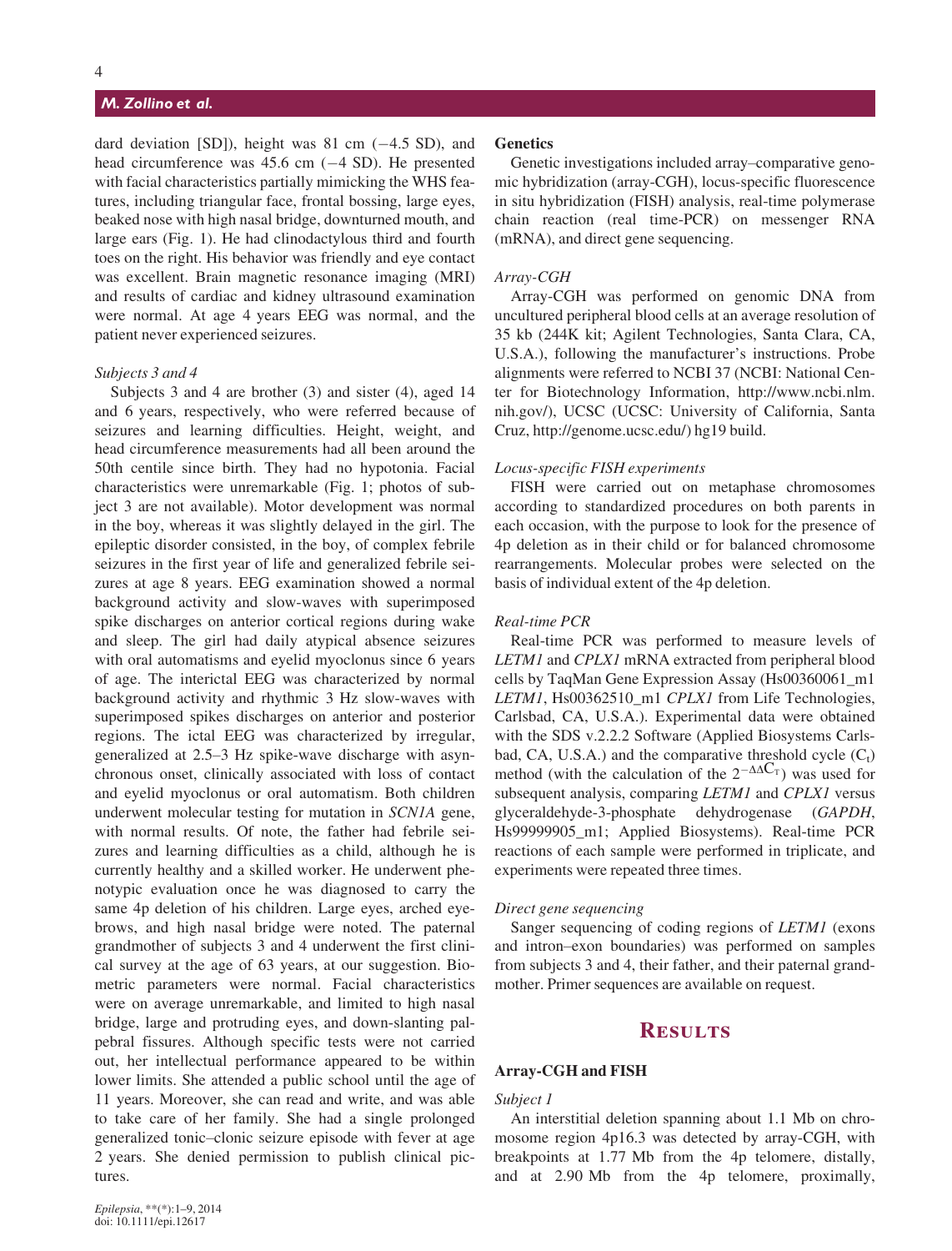defining the following karyotype: arr 4p16.3(1,778,765– 2,909,499)x1. Included in the deletion interval were WHSC1 and LETM1 and additional 17 transcribed genes (FGFR3, WHSC2, SCARNA22, C4orf48, NAT8L, POLN, HAUS3, MXD4, ZFYVE28, RNF4, FAM193A, TNIP2, SH3BP2, ADD1, MFSD10, NOP14, and C4orf10). Both parents were analyzed with use of FISH with the WHSC1 specific 190b4 cosmid probe, and with a 4p subtelomeric probe (VYSIS, ToTel Vision; Abbott Laboratories, Abbott Park, IL, U.S.A.), with normal results. Accordingly, a de novo occurrence of the deletion was established in the child.

## Subject 2

The 4p16.3 deletion detected by array-CGH spanned about 0.840 Mb, with breakpoints at 1.07 Mb from the 4p telomere distally, and at 1.91 Mb from the 4p telomere proximally. The deletion encompassed WHSC1, LETM1, and additional 15 transcribed genes (RNF212, TMED11P, SPON2, CTBP1, MAEA, KIAA1530, UVSSA, CRIPAK, FLJ34443, DNTNP, FAM53A, SLBP, TMEM129, TACC3, and FGFR3). The karyotype was defined as: arr 4p16.3  $(1,079,721-1,919,855)x1$ . The rearrangement was assessed to be de novo, with both parents having normal results on FISH analysis with the WHSC1-specific 190b4 cosmid probe.

## Subjects 3 and 4

These siblings were found to carry a 0.564 Mb terminal deletion on 4p16.3, preserving both the candidate genes WHSC1 and LETM1, with karyotype defined as arr 4p16.3  $(71,552-564,593)x1$ . The deletion included eight transcribed genes (ZNF718, ZNF595, ZNF876P, ZNF732, ZNF141, ABCA11P, ZNF721, and PIGG). The 4p subtelomeric FISH probe was found to be deleted in both the father and the paternal grandmother. With use of array-CGH, the 5

father's 4p deletion appeared to be identical to that of his children and mother.

Results and partial gene content of individual deletions are shown in Figure 1.

## Real-time PCR

Semiquantitative real-time PCR on *LETM1* mRNAs was performed on patient 2 (LETM1 deleted), and on patient 4 and her father (LETM1 preserved). As expected, LETM1 expression was significantly reduced in patient 2, whereas in patient 4 and in her father no diminished dose of LETM1 mRNA was noted in comparison to controls. Therefore, transcription impairment of LETM1 due to positional effects was ruled out in patients who had LETM1 preserved. The limited level of expression of CPLX1 in peripheral blood cells hampered the correct assessment of mRNA level both in patients and in control subjects; however, a slightly decreased expression was observed in patient 4 and in her father, who both had *CPLX1* preserved (Fig. 2).

#### Sanger sequencing

No variants of the coding sequence of LETM1 were detected, apart from one single nucleotide polymorphism (SNP; rs116753949), which shows a minor allele frequency of 5% in a control population of European ancestry (1,000 genomes data: http://www.1000genomes.org).

## **DISCUSSION**

We discuss genotype–phenotype correlations in two patients and a family with unusual 4p16.3 deletions that were detected during the application of molecular karyotyping to the diagnosis of ID in the absence of obvious clinical evidence of WHS. The main purpose of this report is an attempt to elucidate the pathogenic mechanism underlying epilepsy in WHS.



#### Figure 2.

Graphs of semiquantitative real-time PCR results on subjects 2 and 4, and on the father of subjects 3 and 4. Data represent average fold changes ( $2^{-\Delta\Delta C_{\tau}}$ )  $\pm$  SD. (A) LETM1 mRNA levels. (B) CPLX1 mRNA levels. The high standard deviation (and the resulting low significance of the results) is likely due to the low expression levels of the CPLX1 transcript in peripheral blood (i.e., threshold cycles were around 35).

Epilepsia © ILAE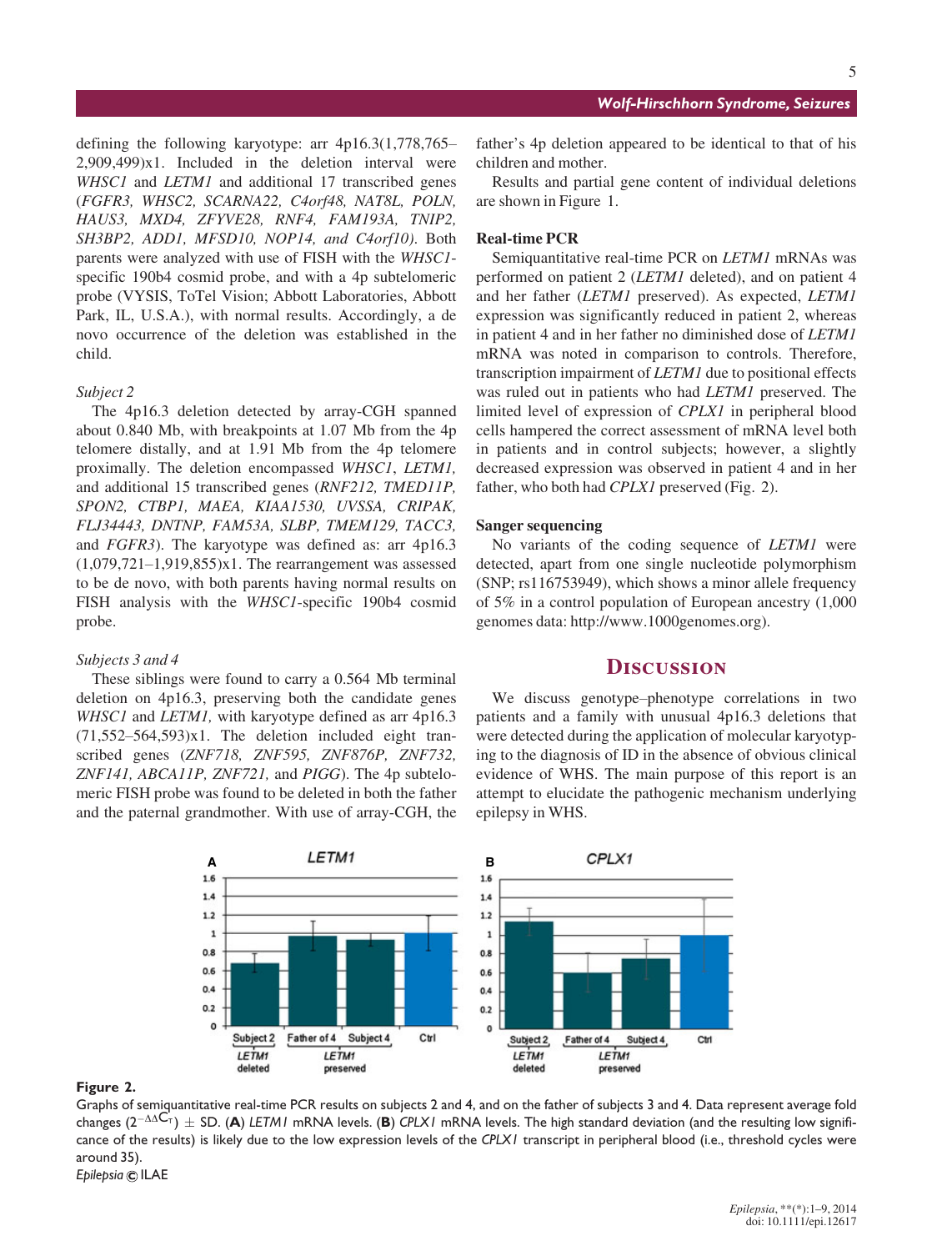$6\,$ 

|                 |                          |                                |                    |                                                                                                                                                                                                                                                                                                                                                                                  |                                                                                                                              | Table 1. Comparison of clinical and genetic data of selected 4p deletions |                                       |                                 |                                                              |                          |                        |                                                                                                                                                                                                                                                                                                                                                                                  |                          |                                |                                                                                                                                                                                                                                                                                                                                                                                                                |                          |                |                                                                                                                                                                                                                                                                                                                                                                                  |                          |
|-----------------|--------------------------|--------------------------------|--------------------|----------------------------------------------------------------------------------------------------------------------------------------------------------------------------------------------------------------------------------------------------------------------------------------------------------------------------------------------------------------------------------|------------------------------------------------------------------------------------------------------------------------------|---------------------------------------------------------------------------|---------------------------------------|---------------------------------|--------------------------------------------------------------|--------------------------|------------------------|----------------------------------------------------------------------------------------------------------------------------------------------------------------------------------------------------------------------------------------------------------------------------------------------------------------------------------------------------------------------------------|--------------------------|--------------------------------|----------------------------------------------------------------------------------------------------------------------------------------------------------------------------------------------------------------------------------------------------------------------------------------------------------------------------------------------------------------------------------------------------------------|--------------------------|----------------|----------------------------------------------------------------------------------------------------------------------------------------------------------------------------------------------------------------------------------------------------------------------------------------------------------------------------------------------------------------------------------|--------------------------|
|                 |                          |                                |                    |                                                                                                                                                                                                                                                                                                                                                                                  |                                                                                                                              | South                                                                     | $\mathsf{Maas}$                       |                                 |                                                              |                          |                        | Andersen                                                                                                                                                                                                                                                                                                                                                                         | Andersen                 | Andersen                       |                                                                                                                                                                                                                                                                                                                                                                                                                |                          | Present report |                                                                                                                                                                                                                                                                                                                                                                                  |                          |
| <b>SUBJECTS</b> | FN4367 <sup>25</sup>     | $C3$ <sup>15</sup>             | $C4$ <sup>15</sup> | $C6$ <sup>15a</sup>                                                                                                                                                                                                                                                                                                                                                              | Faravelli<br>et al. $^{26}$                                                                                                  | pat. $\mathsf{I}^{28}$<br>et al.,                                         | pat. $ ^{2}$<br>et al.,               | Engbers Izumi<br>et al. $^{27}$ | et al. $^{24}$                                               | Misceo<br>et al. $^{17}$ | Okamoto<br>et al. $10$ | pat. $I11$<br>et al.,                                                                                                                                                                                                                                                                                                                                                            | pat. $2^{11}$<br>et al., | pat. $3^{11}$<br>et al.,       | Bayindir<br>et al. $^{18}$                                                                                                                                                                                                                                                                                                                                                                                     |                          | $\sim$         | $\sim$                                                                                                                                                                                                                                                                                                                                                                           | 4                        |
| Deletion        | $1.9 - 2.1$              | $1.2 - 2.5$                    | $1.9 - 3.5$        | $0 - 0.4$                                                                                                                                                                                                                                                                                                                                                                        | $0 - 1.5$                                                                                                                    | $0 - 1.27/1.46$                                                           | $0 - 1.4$                             | $0 - 1.7$                       | $0.4 - 1.9$                                                  | $0 - 1.5$                | $-1.9$                 | $1.7 - 2.1$                                                                                                                                                                                                                                                                                                                                                                      | $1.8 - 2.0$              | $83 - 1.89$                    | $0-1.7(1.7) + 1.77-2.90$                                                                                                                                                                                                                                                                                                                                                                                       |                          | $1.07 - 1.9$   | $0 - 0.56$                                                                                                                                                                                                                                                                                                                                                                       | $0 - 0.55$               |
| boundaries      | (0.16)                   | $(1.3)$                        | (1.6)              | (0.4)                                                                                                                                                                                                                                                                                                                                                                            | (1.5)                                                                                                                        |                                                                           | (1.4)                                 | (1.7)                           | $\begin{array}{c}\n\overline{1}\\ \overline{1}\n\end{array}$ | (1.51)                   | $\overline{e}$         | (0.4)                                                                                                                                                                                                                                                                                                                                                                            | (0.2)                    | (0.067)                        | dup8p                                                                                                                                                                                                                                                                                                                                                                                                          | $\frac{1}{2}$            | (0.84)         | (0.56)                                                                                                                                                                                                                                                                                                                                                                           | (0.55)                   |
| from 4p         |                          |                                |                    |                                                                                                                                                                                                                                                                                                                                                                                  |                                                                                                                              |                                                                           |                                       |                                 |                                                              |                          |                        |                                                                                                                                                                                                                                                                                                                                                                                  |                          |                                |                                                                                                                                                                                                                                                                                                                                                                                                                |                          |                |                                                                                                                                                                                                                                                                                                                                                                                  |                          |
| telomere        |                          |                                |                    |                                                                                                                                                                                                                                                                                                                                                                                  |                                                                                                                              |                                                                           |                                       |                                 |                                                              |                          |                        |                                                                                                                                                                                                                                                                                                                                                                                  |                          |                                |                                                                                                                                                                                                                                                                                                                                                                                                                |                          |                |                                                                                                                                                                                                                                                                                                                                                                                  |                          |
| (size, Mb)      |                          |                                |                    |                                                                                                                                                                                                                                                                                                                                                                                  |                                                                                                                              |                                                                           |                                       |                                 |                                                              |                          |                        |                                                                                                                                                                                                                                                                                                                                                                                  |                          |                                |                                                                                                                                                                                                                                                                                                                                                                                                                |                          |                |                                                                                                                                                                                                                                                                                                                                                                                  |                          |
| Copies of       | $\sim$                   |                                | $\sim$             | $\sim$                                                                                                                                                                                                                                                                                                                                                                           | $\mathbf{\tilde{c}}$                                                                                                         | $\sim$                                                                    | $\sim$                                |                                 |                                                              |                          |                        |                                                                                                                                                                                                                                                                                                                                                                                  |                          |                                | $\sim$                                                                                                                                                                                                                                                                                                                                                                                                         |                          |                |                                                                                                                                                                                                                                                                                                                                                                                  | $\sim$                   |
| <b>LETM1</b>    |                          |                                |                    |                                                                                                                                                                                                                                                                                                                                                                                  |                                                                                                                              |                                                                           |                                       |                                 |                                                              |                          |                        |                                                                                                                                                                                                                                                                                                                                                                                  |                          |                                |                                                                                                                                                                                                                                                                                                                                                                                                                |                          |                |                                                                                                                                                                                                                                                                                                                                                                                  |                          |
| gene            |                          |                                |                    |                                                                                                                                                                                                                                                                                                                                                                                  |                                                                                                                              |                                                                           |                                       |                                 |                                                              |                          |                        |                                                                                                                                                                                                                                                                                                                                                                                  |                          |                                |                                                                                                                                                                                                                                                                                                                                                                                                                |                          |                |                                                                                                                                                                                                                                                                                                                                                                                  |                          |
| Sex/Age (ys)    | $M(7^{6/12})$            | M(13)                          | $M(13^{6/12})$     | F (adult)                                                                                                                                                                                                                                                                                                                                                                        | F(56)                                                                                                                        | $M(2^{2^{1/2}})$                                                          | $M(11^{8/12})$                        | $F(1^{9/12})$                   | $F(2^{9/12})$                                                | $F(3^{8/12})$            | $M(2^{6/12})$          | F(3)                                                                                                                                                                                                                                                                                                                                                                             | F(1)                     | $M(2^{5/12})$                  | F(7)                                                                                                                                                                                                                                                                                                                                                                                                           | $\frac{1}{2}$            | M(4)           | M(14)                                                                                                                                                                                                                                                                                                                                                                            | F(6)                     |
| IUGR            |                          |                                |                    |                                                                                                                                                                                                                                                                                                                                                                                  |                                                                                                                              | $^{+}$                                                                    | $\overline{+}$                        |                                 |                                                              |                          |                        | $\overline{1}$                                                                                                                                                                                                                                                                                                                                                                   |                          |                                |                                                                                                                                                                                                                                                                                                                                                                                                                | $\stackrel{\perp}{+}$    | $^{+}$         |                                                                                                                                                                                                                                                                                                                                                                                  | $\overline{1}$           |
| Hypotonia       |                          |                                |                    |                                                                                                                                                                                                                                                                                                                                                                                  |                                                                                                                              | $\frac{1}{+}$                                                             |                                       |                                 |                                                              |                          |                        |                                                                                                                                                                                                                                                                                                                                                                                  |                          |                                | $\ddot{}$                                                                                                                                                                                                                                                                                                                                                                                                      | $\overline{+}$           | $\ddot{}$      | Ï                                                                                                                                                                                                                                                                                                                                                                                |                          |
| Postnatal       | $\overline{\phantom{a}}$ | I                              |                    | $\overline{\phantom{a}}$                                                                                                                                                                                                                                                                                                                                                         | $\frac{1}{1}$                                                                                                                | $^{+}$                                                                    | $+\frac{1}{2}$                        | $\frac{1}{1}$                   |                                                              | $+\frac{1}{2}$           | $\ddot{}$              | $\ddot{}$                                                                                                                                                                                                                                                                                                                                                                        | ľ                        | $\ddot{}$                      | $\overline{\phantom{a}}$                                                                                                                                                                                                                                                                                                                                                                                       |                          | $^{+}$         | $\overline{\phantom{a}}$                                                                                                                                                                                                                                                                                                                                                         | $\overline{\phantom{a}}$ |
| growth          |                          |                                |                    |                                                                                                                                                                                                                                                                                                                                                                                  |                                                                                                                              |                                                                           |                                       |                                 |                                                              |                          |                        |                                                                                                                                                                                                                                                                                                                                                                                  |                          |                                |                                                                                                                                                                                                                                                                                                                                                                                                                |                          |                |                                                                                                                                                                                                                                                                                                                                                                                  |                          |
| delay           |                          |                                |                    |                                                                                                                                                                                                                                                                                                                                                                                  |                                                                                                                              |                                                                           |                                       |                                 |                                                              |                          |                        |                                                                                                                                                                                                                                                                                                                                                                                  |                          |                                |                                                                                                                                                                                                                                                                                                                                                                                                                |                          |                |                                                                                                                                                                                                                                                                                                                                                                                  |                          |
| Thin habitus    | $^{+}$                   |                                |                    | I                                                                                                                                                                                                                                                                                                                                                                                |                                                                                                                              | $^{+}$                                                                    | $^{+}$                                |                                 |                                                              |                          |                        | $\overline{+}$                                                                                                                                                                                                                                                                                                                                                                   | $\overline{+}$           |                                | $^{+}$                                                                                                                                                                                                                                                                                                                                                                                                         | $^{+}$                   |                | ï                                                                                                                                                                                                                                                                                                                                                                                | I                        |
| WHS facial      | $+\frac{1}{2}$           |                                |                    | I                                                                                                                                                                                                                                                                                                                                                                                | $+\frac{1}{2}$                                                                                                               | $\begin{array}{c} \hline \end{array}$                                     | $\begin{array}{c} \hline \end{array}$ | $\frac{1}{2}$                   | $\ddot{}$                                                    | $+\frac{1}{2}$           | $+\frac{1}{1}$         | $\overline{\phantom{a}}$                                                                                                                                                                                                                                                                                                                                                         | $\overline{\phantom{a}}$ | $\downarrow$                   | $\begin{array}{c} \rule{0pt}{2ex} \rule{0pt}{2ex} \rule{0pt}{2ex} \rule{0pt}{2ex} \rule{0pt}{2ex} \rule{0pt}{2ex} \rule{0pt}{2ex} \rule{0pt}{2ex} \rule{0pt}{2ex} \rule{0pt}{2ex} \rule{0pt}{2ex} \rule{0pt}{2ex} \rule{0pt}{2ex} \rule{0pt}{2ex} \rule{0pt}{2ex} \rule{0pt}{2ex} \rule{0pt}{2ex} \rule{0pt}{2ex} \rule{0pt}{2ex} \rule{0pt}{2ex} \rule{0pt}{2ex} \rule{0pt}{2ex} \rule{0pt}{2ex} \rule{0pt}{$ | $+\frac{1}{2}$           | $+\frac{1}{2}$ | $\begin{array}{c} \rule{0pt}{2.5ex} \rule{0pt}{2.5ex} \rule{0pt}{2.5ex} \rule{0pt}{2.5ex} \rule{0pt}{2.5ex} \rule{0pt}{2.5ex} \rule{0pt}{2.5ex} \rule{0pt}{2.5ex} \rule{0pt}{2.5ex} \rule{0pt}{2.5ex} \rule{0pt}{2.5ex} \rule{0pt}{2.5ex} \rule{0pt}{2.5ex} \rule{0pt}{2.5ex} \rule{0pt}{2.5ex} \rule{0pt}{2.5ex} \rule{0pt}{2.5ex} \rule{0pt}{2.5ex} \rule{0pt}{2.5ex} \rule{0$ | $\vert$                  |
| features        |                          |                                |                    |                                                                                                                                                                                                                                                                                                                                                                                  |                                                                                                                              |                                                                           |                                       |                                 |                                                              |                          |                        |                                                                                                                                                                                                                                                                                                                                                                                  |                          |                                |                                                                                                                                                                                                                                                                                                                                                                                                                |                          |                |                                                                                                                                                                                                                                                                                                                                                                                  |                          |
| Intellectual    | <b>Mild</b>              | <b>Mild</b>                    | <b>Mild</b>        | $\begin{array}{c} \rule{0pt}{2.5ex} \rule{0pt}{2.5ex} \rule{0pt}{2.5ex} \rule{0pt}{2.5ex} \rule{0pt}{2.5ex} \rule{0pt}{2.5ex} \rule{0pt}{2.5ex} \rule{0pt}{2.5ex} \rule{0pt}{2.5ex} \rule{0pt}{2.5ex} \rule{0pt}{2.5ex} \rule{0pt}{2.5ex} \rule{0pt}{2.5ex} \rule{0pt}{2.5ex} \rule{0pt}{2.5ex} \rule{0pt}{2.5ex} \rule{0pt}{2.5ex} \rule{0pt}{2.5ex} \rule{0pt}{2.5ex} \rule{0$ | Borderline                                                                                                                   | $\overline{a}$                                                            | Moderate                              | Mild                            | Severe                                                       | Moderate                 | Mild                   | $\begin{array}{c} \rule{0pt}{2.5ex} \rule{0pt}{2.5ex} \rule{0pt}{2.5ex} \rule{0pt}{2.5ex} \rule{0pt}{2.5ex} \rule{0pt}{2.5ex} \rule{0pt}{2.5ex} \rule{0pt}{2.5ex} \rule{0pt}{2.5ex} \rule{0pt}{2.5ex} \rule{0pt}{2.5ex} \rule{0pt}{2.5ex} \rule{0pt}{2.5ex} \rule{0pt}{2.5ex} \rule{0pt}{2.5ex} \rule{0pt}{2.5ex} \rule{0pt}{2.5ex} \rule{0pt}{2.5ex} \rule{0pt}{2.5ex} \rule{0$ | $-11$                    | $\overline{a}$                 | Borderline                                                                                                                                                                                                                                                                                                                                                                                                     | Moderate                 | Moderate       | Mild                                                                                                                                                                                                                                                                                                                                                                             | <b>Borderline</b>        |
| disability      |                          |                                |                    |                                                                                                                                                                                                                                                                                                                                                                                  |                                                                                                                              |                                                                           |                                       |                                 |                                                              |                          |                        |                                                                                                                                                                                                                                                                                                                                                                                  |                          |                                |                                                                                                                                                                                                                                                                                                                                                                                                                |                          |                |                                                                                                                                                                                                                                                                                                                                                                                  |                          |
| Epilepsy/or     |                          | $\begin{array}{c} \end{array}$ |                    | $\begin{array}{c} \end{array}$                                                                                                                                                                                                                                                                                                                                                   | $^{+}$                                                                                                                       | I                                                                         | $^{+}$                                |                                 | $^{+}$                                                       | $\overline{+}$           | $\overline{1}$         | $\begin{array}{c} \end{array}$                                                                                                                                                                                                                                                                                                                                                   | $\overline{1}$           | $\begin{array}{c} \end{array}$ | $^{+}$                                                                                                                                                                                                                                                                                                                                                                                                         | $\overline{\phantom{a}}$ | I              | $^{+}$                                                                                                                                                                                                                                                                                                                                                                           | $^{+}$                   |
| EEG             |                          |                                |                    |                                                                                                                                                                                                                                                                                                                                                                                  |                                                                                                                              |                                                                           |                                       |                                 |                                                              |                          |                        |                                                                                                                                                                                                                                                                                                                                                                                  |                          |                                |                                                                                                                                                                                                                                                                                                                                                                                                                |                          |                |                                                                                                                                                                                                                                                                                                                                                                                  |                          |
| anomalies       |                          |                                |                    |                                                                                                                                                                                                                                                                                                                                                                                  |                                                                                                                              |                                                                           |                                       |                                 |                                                              |                          |                        |                                                                                                                                                                                                                                                                                                                                                                                  |                          |                                |                                                                                                                                                                                                                                                                                                                                                                                                                |                          |                |                                                                                                                                                                                                                                                                                                                                                                                  |                          |
|                 |                          |                                |                    |                                                                                                                                                                                                                                                                                                                                                                                  | +, present; – , absent; LD, learning disabilities; DD, developmental delay.<br>°Not included among the pathogenic deletions. |                                                                           |                                       |                                 |                                                              |                          |                        |                                                                                                                                                                                                                                                                                                                                                                                  |                          |                                |                                                                                                                                                                                                                                                                                                                                                                                                                |                          |                |                                                                                                                                                                                                                                                                                                                                                                                  |                          |

L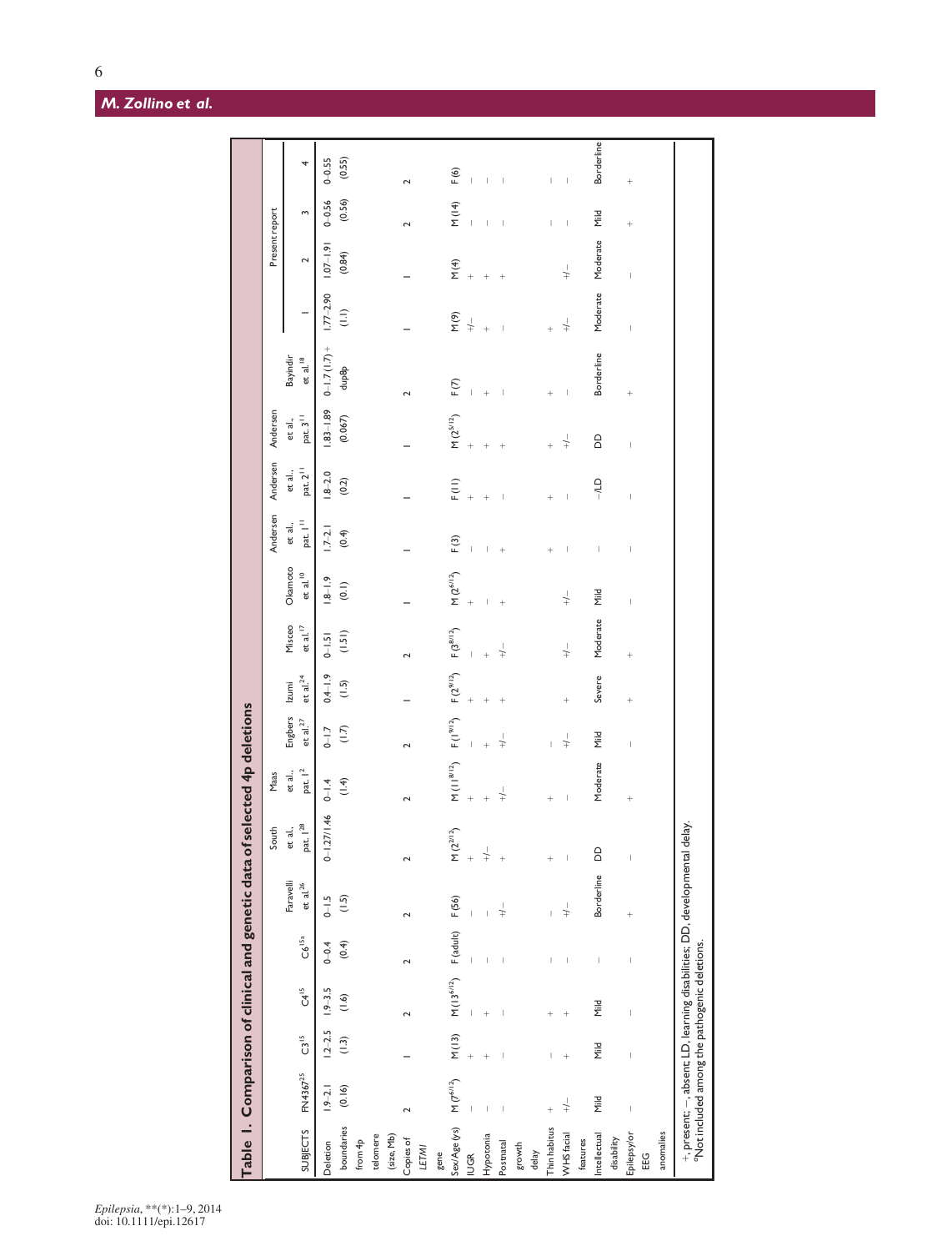WHS is a contiguous gene syndrome characterized by great variability of the basic genomic defect.<sup>2–4,12</sup> Although the associated clinical phenotype varies greatly in individual patients, depending mainly on the size of the 4p deletion, there is a consensus in considering the core WHS phenotype as defined by the association of severe growth delay, ID, typical facial appearance featuring the well-known Greek warrior helmet profile, and seizures (or EEG anomalies). $2,3$ All these signs were mapped within the terminal 1.9 Mb region on 4p16.3, where the critical region, WHSCR-2, was described.<sup>4</sup> Of importance, seizures represent one of the greatest problems in the clinical management of WHS and they act as an independent prognostic factor for the final degree of ID. Characterizing the pathogenic genes for seizures could allow a better elucidation of disease mechanisms that in turn should facilitate development of targeted therapy.

Wide evidence exists that the core WHS phenotype is caused by haploinsufficiency of many genes.<sup>2,3</sup> Among those included in the critically deleted region, WHSC1 is the major candidate gene for growth delay and facial dysmorphisms and LETM1 the major gene for seizures. LETM1, deleted in nearly the totality of WHS patients with full clinical presentation, encodes a mitochondrial protein with two putative  $Ca^{2+}$  binding EF hands, which is involved in mitochondrial  $K^+/H^+$  (KHE)<sup>6</sup> and Ca<sup>2+</sup>/H<sup>+</sup> exchange,<sup>8</sup> in maintaining the mitochondrial membrane potential and in the export of proteins of the respiratory complexes.<sup>5–8</sup> The likely pathogenic role of *LETM1* in causing seizures has been supported by the evidence that mitochondria play a relevant role in the pathogenesis of epilepsy.<sup>9</sup> However, there is no proven direct-link between haploinsufficiency of LETM1, mitochondrial dysfunction, and epilepsy in humans. On the other hand, it was observed that knockout of Letm1 in mice results in early embryonic lethality in homozygous carriers, whereas half of the heterozygotes survive, showing increased susceptibility to seizures after kainic acid application, with a seizure score about 1.5-fold higher than in wild-type mice.<sup>13</sup> Moreover, high frequency and prolonged duration of seizures was noted after Letm1 knock-down in rats exposed to pilocarpine. by intrahippocampal injection of a lentivirus bearing LV-Letm1-sh.<sup>14</sup> Although no spontaneous seizures were noted, these data suggest that *Letm1* can play a role in predisposing to epilepsy.

Two of the 4p16.3 unusual deletions we report here encompassed a 1.1 Mb interstitial interval, with preservation of the terminal 1.77 Mb region in one subject, and a 0.84 Mb interstitial interval, with preservation of the terminal 1.07 Mb region in another. Of note, WHSCR-2, LETM1 included, was haploinsufficient in both subjects. Clinically, we found that some features were consistent with WHS, with particular respect to growth delay in subject 2 and several facial dysmorphisms in both, but the whole clinical phenotype was not. More importantly, they

## Wolf-Hirschhorn Syndrome, Seizures

never had clinically evident seizures. It was previously shown that onset of seizures (or EEG anomalies) in WHS occur within the first 3 years of life, with a peak incidence at around  $6-12$  months of age.<sup>1,23</sup> Thus we would not expect an age effect as a likely explanation for the absence of seizures in our patients 1 and 2, who were 9 and 4 years of age at last examination, respectively.

The remaining deletion, affecting the terminal 0.564 Mb segment on 4p, was detected in two siblings with normal growth and unremarkable facial appearance, who were referred because of learning disabilities and seizures. WHSCR-2, *LETM1* included, was fully preserved in both. The same deletion was detected in the father and in the paternal grandmother. The father had febrile seizures and very mild learning difficulties as a child, but he is currently healthy and a skilled worker. The maternal grandmother had a single prolonged generalized tonic–clonic seizure episode with fever at age 2 years, and she had borderline ID. Although on clinical examination they both presented with large eyes, arched eyebrows, and high nasal bridge, it is worth noting that the father was enrolled in genetic testing with the only purpose to assess inheritance of the chromosome rearrangement detected in his children, and the maternal grandmother with the purpose to look for cosegregation of the seizure disorder and the 4p deletion in the family. Considering that subjects 3 and 4 in this family shared common features including generalized epilepsy with febrile seizures plus, they were first analyzed for the presence of SCN1A mutations, with normal results. Because impairment of gene transcription can be caused not only by gene deletion but also by positional effects, we tested this hypothesis in two subjects (subject 4 and her father), who had seizures and *LETM1* preserved, but *LETM1* mRNA levels were normal. We also investigated whether a loss-of-function heterozygous mutation on LETM1 segregates in subjects 3 and 4 and in their affected relatives, but direct gene sequencing yielded normal results in all. Although a common genetic cause for seizures, other than the 4p deletion, can still be hypothesized in this family, a pathogenic link between the genomic defect and the seizure phenotype is likely.

We compared our data with those of several literature reports dealing with either terminal 4p deletions preserving LETM1, and with interstitial 4p deletions encompassing LETM1. Looking at our patients and at literature patients as well, we noted that six of eight subjects with terminal 4p deletions preserving LETM1 had seizures, whereas seven of seven with interstitial deletions including LETM1, but preserving a relatively large terminal 4p segment did not (Fig. 1). It was previously shown that seizures (or EEG anomalies) occur in about 95% of patients with a diagno- $\sin^{1,23}$  leading us to consider that incomplete penetrance cannot explain absence of seizures in these subjects. Of importance, the present genotype–phenotype correlation analysis suggests that haploinsufficiency of LETM1 alone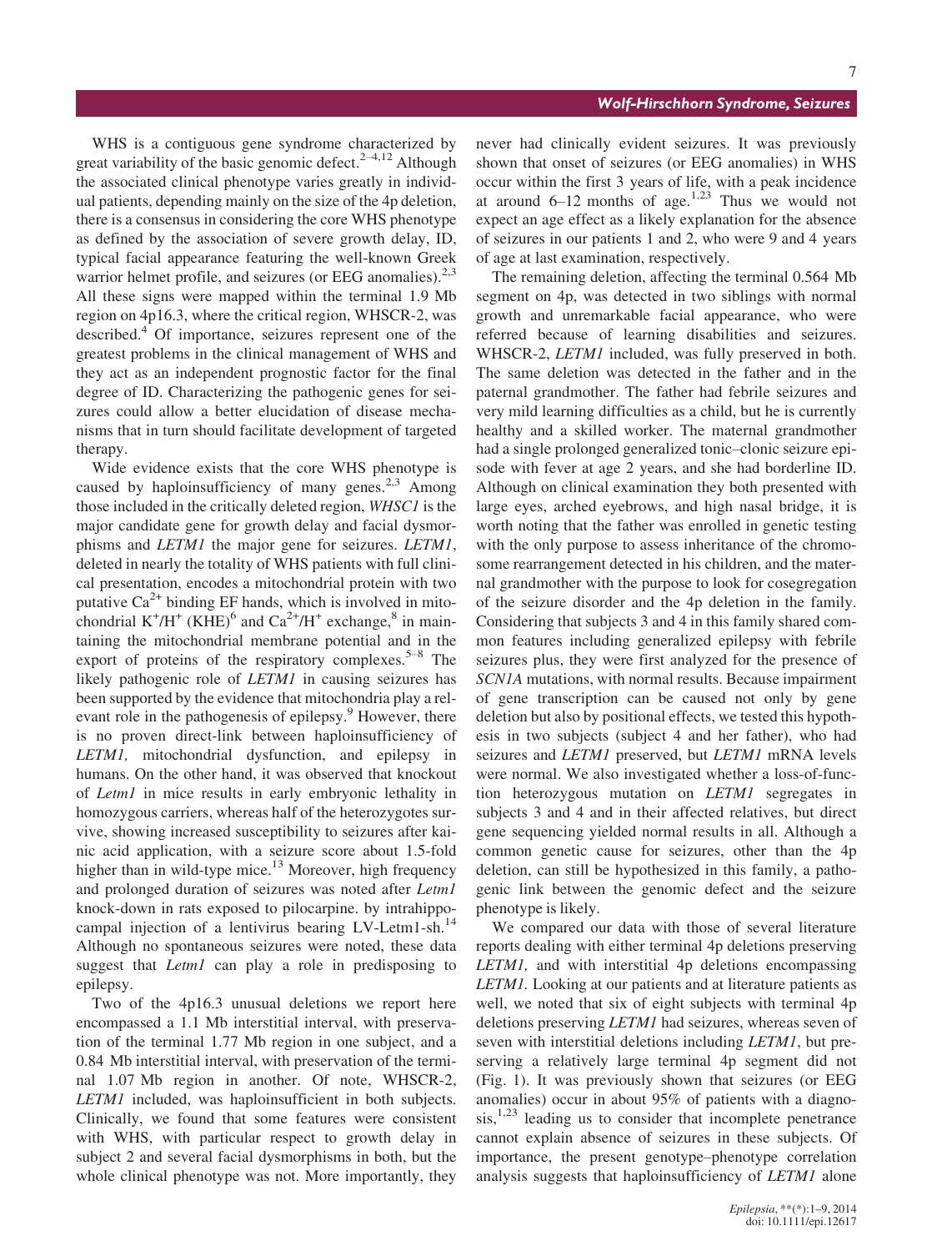## M. Zollino et al.

may not be sufficient in causing seizures. We found that loss of the terminal 1.5 Mb region with breakpoint at about 300 kb from the LETM1 locus, preserving LETM1, is critical for the seizure disorder (Fig. 1 and Table 1). Monosomy of the terminal 0.4 Mb region on 4p was suggested to be a normal population variant.<sup>15,16</sup> Although no compelling evidence exists about this assumption, we can tentatively infer that additional genes for seizures reside in an about 1.1 Mb interval, between 0.4 and 1.5 Mb from the 4p telomere. A comorbidity model for the WHS-associated seizure disorder can be inferred, implying haploinsufficiency of LETM1 and of other genes as well.

A total of 23 known annotated genes reside within this newly characterized interval. Some of them, in particular  $CTBP1^{17}$  and PIGG, <sup>18</sup> have already been proposed as candidate genes for seizures. We hypothesize that CPLX1, encoding complexin 1, may be a good additional candidate gene for epilepsy in WHS. Complexin 1 is a member of complexin/synaphin gene family; it is largely expressed in the mouse brain and primarily in the inhibitory neurons of the cerebellar cortex, the deep cerebellar nuclei, and the thalamus.<sup>19</sup> Complexins are presynaptic regulatory proteins that bind reversibly to the soluble NFS attachment protein receptor complex, playing an important role in the modulation of neurotransmitters release.<sup>20</sup> Dysregulation of complexin expression was demonstrated to occur in neurodegenerative diseases and neuropsychiatric disorders, such as schizophrenia and depressive illness. Furthermore,  $Cplx1^{-/-}$  mice display marked deficit in social behaviors, motor impairment, and brain morphologic changes.<sup>21,22</sup> Because  $Cplx1^{-/-}$  mice do not present seizures, a comorbidity model with haploinsufficiency of several genes could be considered for CPLX1 as well.

Further considerations are in order. From a nosologic point of view, the WHS critical region was tentatively assigned to a 300–600 Kb region, which was referred to as WHSCR-2. $4$  However, we are rather inclined to map the whole WHS core phenotype within a much larger segment, ranging from 1.9 to 0.4 Mb from the 4p telomere. Notably, one subject with a full WHS phenotype, including seizures, was recently reported to carry an interstitial 4p16.3 deletion overlapping the same 1.5 Mb interval. $^{24}$  On the other hand, it is worth noting that a WHS clinical diagnosis was not hypothesized by different clinicians with expertise in this field in subjects 1 and 2, who both had WHRCS-2 deleted and the terminal 1.77 and 1.07 Mb segment on 4p preserved, respectively.

Additional observations can be helpful in supporting the present genotype–phenotype correlations.

## Acknowledgments

We are grateful to Giovanni Neri for critically reading the manuscript. This work was funded by Associazione Italiana Sindrome di Wolf –Hirschhorn (AISiWH), Italy.

None of the authors has any conflicts of interest in relation to this work to disclose. We confirm that we have read the Journal's position on issues involved in ethical publication and affirm that this report is consistent with those guidelines.

## **REFERENCES**

- 1. Battaglia A, Filippi T, Carey JC. Update on the clinical features and natural history of Wolf-Hirschhorn (4p-) syndrome: experience with 87 patients and recommendations for routine health supervision. Am J Med Genet 2008;148C:246–251.
- 2. Maas NM, Van Buggenhout G, Hannes F, et al. Genotype–phenotype correlation in 21 patients with Wolf-Hirschhorn syndrome using high resolution array comparative genome hybridisation (CGH). J Med Genet 2008l45:71–80.
- 3. Zollino M, Murdolo M, Marangi G, et al. On the nosology and pathogenesis of Wolf-Hirschhorn syndrome: genotype–phenotype correlation analysis of 80 patients and literature review. Am J Med Genet 2008;148C:257–269.
- 4. Zollino M, Lecce R, Fischetto R, et al. Mapping the Wolf-Hirschhorn syndrome phenotype outside the currently accepted WHS critical region and defining a new critical region, WHSCR-2. Am J Hum Genet 2003;72:590–597.
- 5. Nowikovsky K, Froschauer EM, Zsurka G, et al. The LETM1/ YOL027 gene family encodes a factor of the mitochondrial K+ homeostasis with a potential role in the Wolf-Hirschhorn syndrome. J Biol Chem 2004;279:30307–303015.
- 6. Schlickum S, Moghekar A, Simpson JC, et al. LETM1, a gene deleted in Wolf-Hirschhorn syndrome, encodes an evolutionarily conserved mitochondrial protein. Genomics 2004;83:254–261.
- 7. Frazier AE, Taylor RD, Mick DU, et al. Mdm38 interacts with ribosomes and is a component of the mitochondrial protein export machinery. *J Cell Biol* 2006;172:553-564.
- 8. Jiang D, Zhao L, Clapham DE. Genome-wide RNAi screen identifies Letm1 as a mitochondrial Ca2+/H+ antiporter. Science 2009;326:144– 147.
- 9. DiMauro S, Kulikova R, Tanji K, et al. Mitochondrial genes for generalized epilepsies. Adv Neurol 1999;79:411–419.
- 10. Okamoto N, Ohmachi K, Shimada S, et al. 109 kb Deletion of chromosome 4p16.3 in a patient with mild phenotype of Wolf-Hirschhorn syndrome. Am J Med Genet A 2013;161:1465–1469.
- 11. Andersen EF, Carey JC, Earl DL, et al. Deletions involving genes WHSC1 and LETM1 may be necessary, but are not sufficient to cause Wolf-Hirschhorn syndrome. Eur J Hum Genet 2014;22: 464–470.
- 12. Zollino M, Lecce R, Murdolo M, et al. Wolf-Hirschhorn syndromeassociated chromosome changes are not mediated by olfactory receptor gene clusters nor by inversion polymorphism on 4p16. Hum Genet 2007:122:423-430.
- 13. Jiang D, Zhao L, Clish CB, et al. Letm1, the mitochondrial Ca2+/H+ antiporter, is essential for normal glucose metabolism and alters brain function in Wolf-Hirschhorn syndrome. Proc Natl Acad Sci USA 2013;110:2249–2254.
- 14. Zhang X, Chen G, Lu Y, et al. Association of mitochondrial Letm1 with epileptic seizures. Cereb Cortex 2013 May 3. [Epub ahead of print].
- 15. Van Buggenhout G, Melotte C, Dutta B, et al. Mild Wolf-Hirschhorn syndrome: micro-array CGH analysis of atypical 4p16.3 deletions enables refinement of the genotype–phenotype map. J Med Genet 2004;41:691–698.
- 16. Ravnan JB, Tepperberg JH, Papenhausen P, et al. Subtelomere FISH analysis of 11 688 cases: an evaluation of the frequency and pattern of subtelomere rearrangements in individuals with developmental disabilities. J Med Genet 2006;43:478–489.
- 17. Misceo D, Barøy T, Helle JR, et al. 1.5 Mb deletion of chromosome 4p16.3 associated with postnatal growth delay, psychomotor impairment, epilepsy, impulsive behavior and asynchronous skeletal development. Gene 2012;507:85–91.